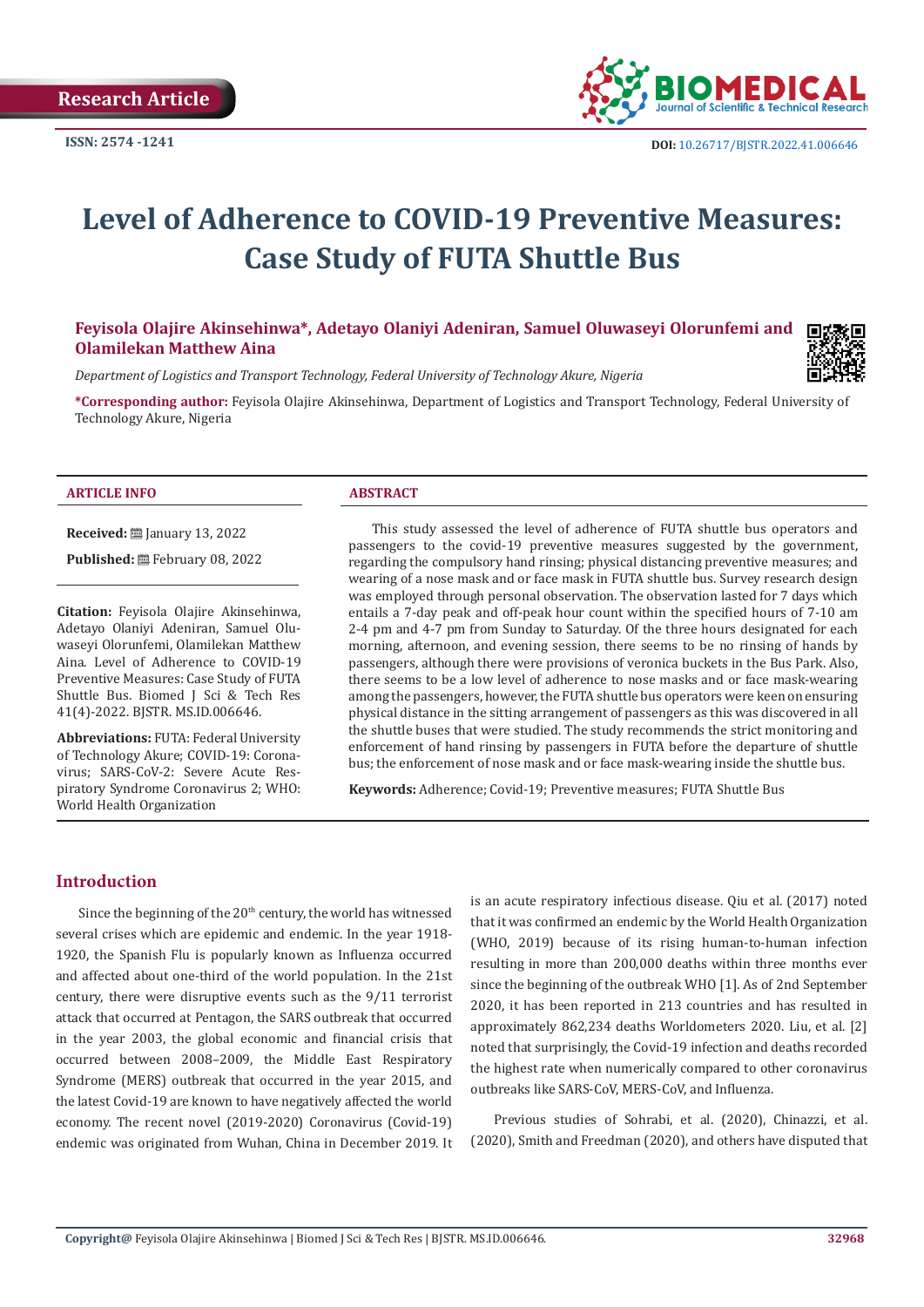movement restriction and control is the best method to managing and curbing the spread of such diseases. Therefore, many countries including Nigeria enforced social distancing, travel restrictions, and rescheduling of events (such as a wedding, burial) for at least 2 weeks in their respective countries. In many countries, the emergency unit also referred to as a quarantine unit was set up for curbing the spread of coronavirus. The aftermath of this order was felt on human psychology such as anxiety, stress, and depression (Ghani, 2020), and on socioeconomic activities such as the temporary shutting down of retail shops, retail premises, and interruption of product delivery (Karabag, 2020). In Nigeria, the 14th day's travel /movement restriction order which started from 30th March 2020 till 27th July, disrupted the operation of many small and medium enterprises including the agriculture, retails, food and beverages, construction, tourism, and transport sectors. Before focusing on the impact and strategies for reducing the impact of Covid-19 on the operations of the FUTA shuttle bus operation, it is pertinent to be aware and conscious of the explanation of the crisis. According to Booth (1993), a crisis is a condition that is experienced by an individual, or group which they find difficult to cope with using normal habitual measures. Booth further identified three types of crises, which are: Gradual threat, Periodic threat, and sudden threat.

The Covid-19 crisis can be known to be a sudden threat because the crisis came up suddenly and affected all organizations and sectors of the economy including the bus operators. Hence, they must be able to manage the crisis. Nonetheless, little is acknowledged and evaluated about the adherence to Covid-19 safety rules and personal preventive measures, such as physical distancing, use of mask, hand and cough hygiene, in bus operation. Understanding the level of adherence is essential for the containment of the Covid-19 epidemic in the long term. On this note, this study assessed the level of adherence regarding the Covid-19 preventive measures suggested by the government. The Covid-19 endemic has up till now had a significant impact on people's mobility at the local, national, and international levels. As a result of the endemic, stringent interventions, such as travel restrictions, remote work, lockdowns, and sensitization were imposed, and have affected the operation of passenger transport. Research reveals that physical distancing policies are effective in minimizing the spread of the virus Islam, et al. [3]. Nonetheless, distancing has been established to be indeed challenging in some situations and for some groups of people. This is undeniably the case with public transport, especially the FUTA shuttle bus.

The brisk spread of the Covid-19 virus, which became a worldwide endemic as of the year 2020, was attributed to the hypermobility, globalization, recent lifestyles, and the accessibility and connectivity of citizens in Wuhan, the first epicenter Musselwhite,

et al. [4]. Since then, the Covid-19 endemic swiftly evolved into a condition that is labeled with profound effects on spatial interaction (mobility dynamics), lifestyle, and social integration. Most of the long, medium and short distant movements were minimized worldwide, leading to an unprecedented increase in tele-working. These impacts emanated from governmental measures (majorly travel restrictions) as well as individual choices to refrain from traveling to minimize exposure to other people and the risk of contamination. There is a drastic reduction in urban travel across the world, though not uniformly for all modes, as the hardest blow of the endemic was felt on public transportation (Molloy et al., 2020; Astroza et al., 2020). Because of the unavoidability of public transportation especially for the low-income earners and the fact that it provides door-to-door service, there is a perception that public transportation has more risk than private means of transport. In Nigeria, after the ease of lockdown and the provision of the necessary equipment that is necessary for preventing the spread of Covid-19, the tertiary education resumed activities and students travelled down from their respective locations. Also, shuttle bus operators resume operations on various campuses, but assessment level of adherence to and satisfaction of passengers to shuttle bus operations in the tertiary institutions regarding the Covid-19 preventive measures have not been well-researched, and none have been conducted on the campus shuttle of the Federal University of Akure (FUTA).

FUTA shuttle bus operation's purpose is to provide an affordable, accessible, and sustainable transport mode for most people in the FUTA community which be jeopardized by the need to guarantee physical distancing. In this context, FUTA shuttle bus authorities and operators face the unprecedented challenge of maintaining adequate levels of service while upholding the health of users and workers and, at the same time, dealing with harsh economic instability. This study assessed the level of adherence to the Covid-19 preventive measures suggested by the government on the campus shuttle of FUTA. It addressed these main questions: What is the level of adherence of FUTA shuttle bus operators to compulsory hand rinsing, physical distancing preventive measures, and passengers' wearing of a nose mask and or face mask in FUTA shuttle bus? There is no sureness that new waves of extensive infection will not emerge after the first crisis; hence, there is a need for proper management of preventive measures especially in the situation that involves gathering of a group of people. The study is pertinent because it gives room for a better understanding of the level of adherence regarding the covid-19 preventive measures suggested by the government on the campus shuttle of FUTA. Furthermore, the study will reveal the extent to which the FUTA shuttle buses were able to adhere to the covid-19 measures after the movement lockdown due to the Covid-19 outbreak, and those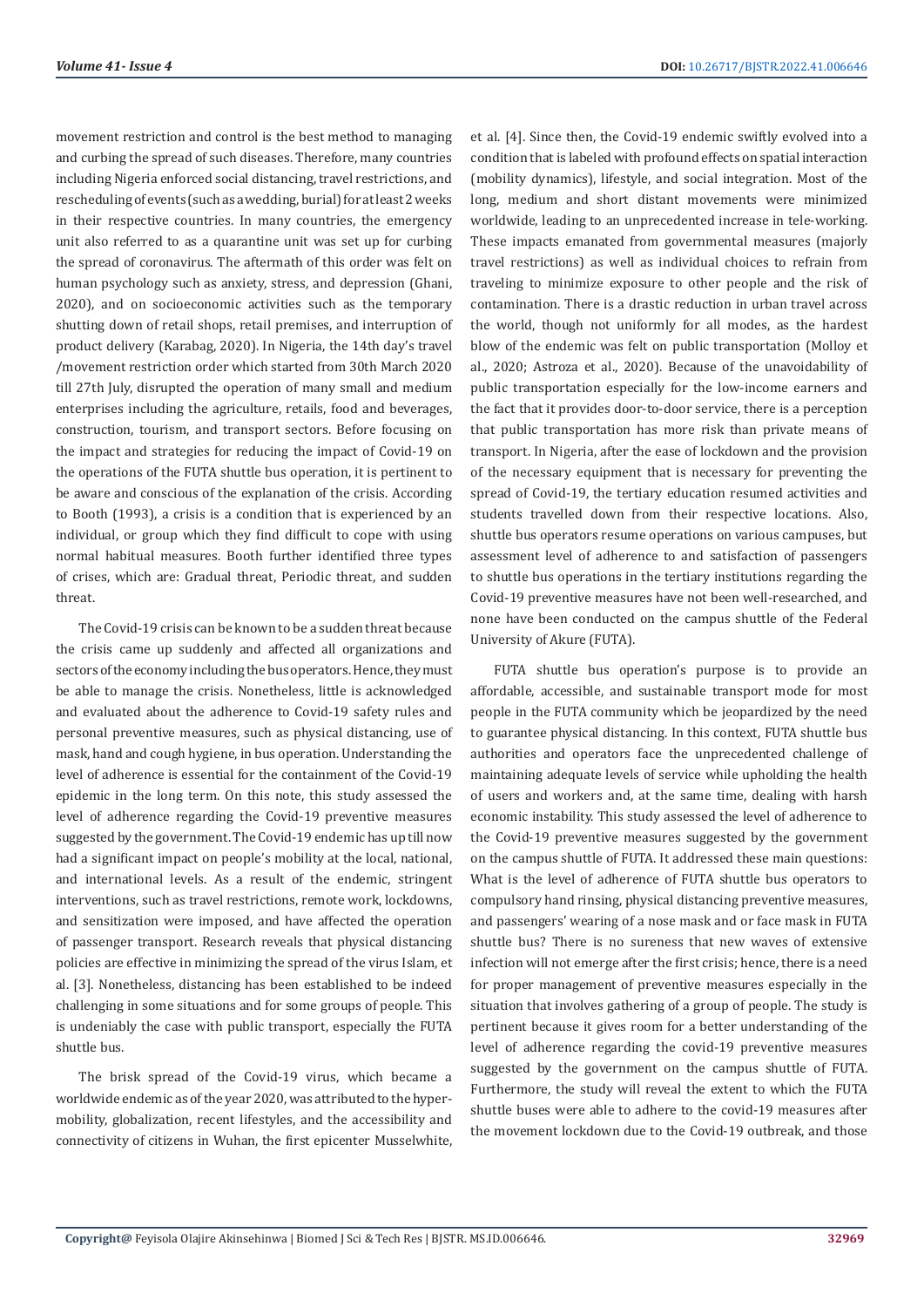strategies that will be impactful on the performance of the shuttle bus operation. The outcome of this study will enhance a basis for policy recommendation by the University authority regarding the covid-19 preventive measures on bus operations.

# **Literature Review**

# **Public Transport Operations in Nigeria During the Covid-19 Endemic**

In Nigeria, bus services are the major means of transport for intercity travel while minicab services are the major means of transport for intra-city travel among the majority of commuters because of the relative affordability Adeniran, et al. [5]. These services which are run by the informal sector have seats between 15 and 21 passengers for bus services while 5 and 8 for minicab services, depending on the size of the bus or car, and several seats fabricated for a vehicle by local metal smiths Tetteh, et. al. [6]. The vehicles are, nonetheless, usually overloaded, presenting a potential health hazard for the spread of infectious diseases Adeniran, et al. [5,7] such as Covid-19. Minicabs, motorcycles, tricycle services, Acheampong, et al. [8-10], and bus rapid transit services Adeniran, et al. [5] exist in most Nigeria cities, for intracity movement because of their cheap fares, and large vehicle fleets that ply most roads. As a result of their informal natures, operators of bus services and some minicab services are unionized under the National Union of Road Transport Workers (NURTW), a member of the Trade Union Congress. This enhances the commercial drivers to be able to represent their interest with the government, such that their services will be regulated through government directives, especially in times where public transport management requires a collaborative effort between the operators and government.

The ministry of transport in conjunction with the ministry of health and ministry of information issue directives for intercity and intra-city bus operators during covid-19, which included the use of veronica buckets in bus terminal; compulsory rinsing of hands and regular washing of vehicles before boarding vehicles; reducing the number of occupants per vehicle; opening of windows for ventilation; and recording of passenger cell phone numbers for contact tracing. Appropriate use of a nose mask and or face mask was also provided on the ministry's website. According to FUTA (2020), intra-state travel is doable by public transport- buses, tricycles, and taxis. The covid-19 rules guiding the intra-state travel in Nigeria, which is applicable to shuttle bus operation in all the tertiary institutions, were related to the provision of hand sanitizers for hand washing, and the earlier points. This study focused on the level of adherence between passengers and bus operators to the covid-19 preventive measures as suggested by the government on the campus shuttle of FUTA.

# **Empirical Review**

During the Covid-19 lockdown period, it was generally agreed that travel must be minimized, allowing only essential or unavoidable trips. As activities resume in the post-lockdown period, it gives rise to the question of physical distancing in public transport. The sparse empirical studies available hitherto do not provide conclusive evidence on the effect of physical distancing in closed environments such as public transportation facilities and vehicles. There is, although limited, evidence depicting the significance of physical distancing in public transport can be wholly minimized if other non-pharmaceutical measures are enforced, such as the correct use of nose masks and or face masks, enhanced hygiene, or even a prohibition of talking (Singapore case) Cao, et al. [11-13], then there is still a risk of the virus spreading without wearing a nose mask and or face mask. In the presence of an infected passenger, physical distancing can help minimize the number of people infected but not prevent infection altogether when passengers do not wear masks. On the other hand, the latest epidemiological research shows that masks are effective in preventing or at least significantly reducing covid-19 virus spread Leung, et al. [14,12,15]. There are public transportation systems currently running large occupancies with passenger spacing below the two-meter physical distance rule and no covid-19 outbreaks attributed to public transportation when everyone wears masks, as recently reported for Japan.

In that country, it was recently found that most covid-19 contagion clusters originated in places where people gather, eat, drink, chat, and sing, such as live music venues, gyms, pubs, and karaoke rooms. There is no link between clusters and commuter trains. The fact that close-range conversation among strangers in public transportation is infrequent has been hypothesized by virologist Hitoshi Oshitani as one of the explanations for these findings Normile [16]. This type of result led Singapore to its decision of not enforcing strict physical distancing rules in public transportation but requiring passengers to wear nose masks and or face masks and not talk to each other. Even though the safety gains from the universal adoption of a nose mask and or face masks are potentially large, it is unknown how much safer a public vehicle or station is if all passengers wear different types of masks (surgical, cloth, ₦95) at different stages of the endemic, versus if only a subset of them does it. This is a matter of utmost relevance because it can help in defining a "reasonable" occupancy level for public transport, an element that has significant economic, operational, and social implications. Put differently, if a physical distance of two meters does not properly work in public vehicles when people do not wear masks, what should be the maximum passenger capacity of vehicles if all people use masks properly? The current experience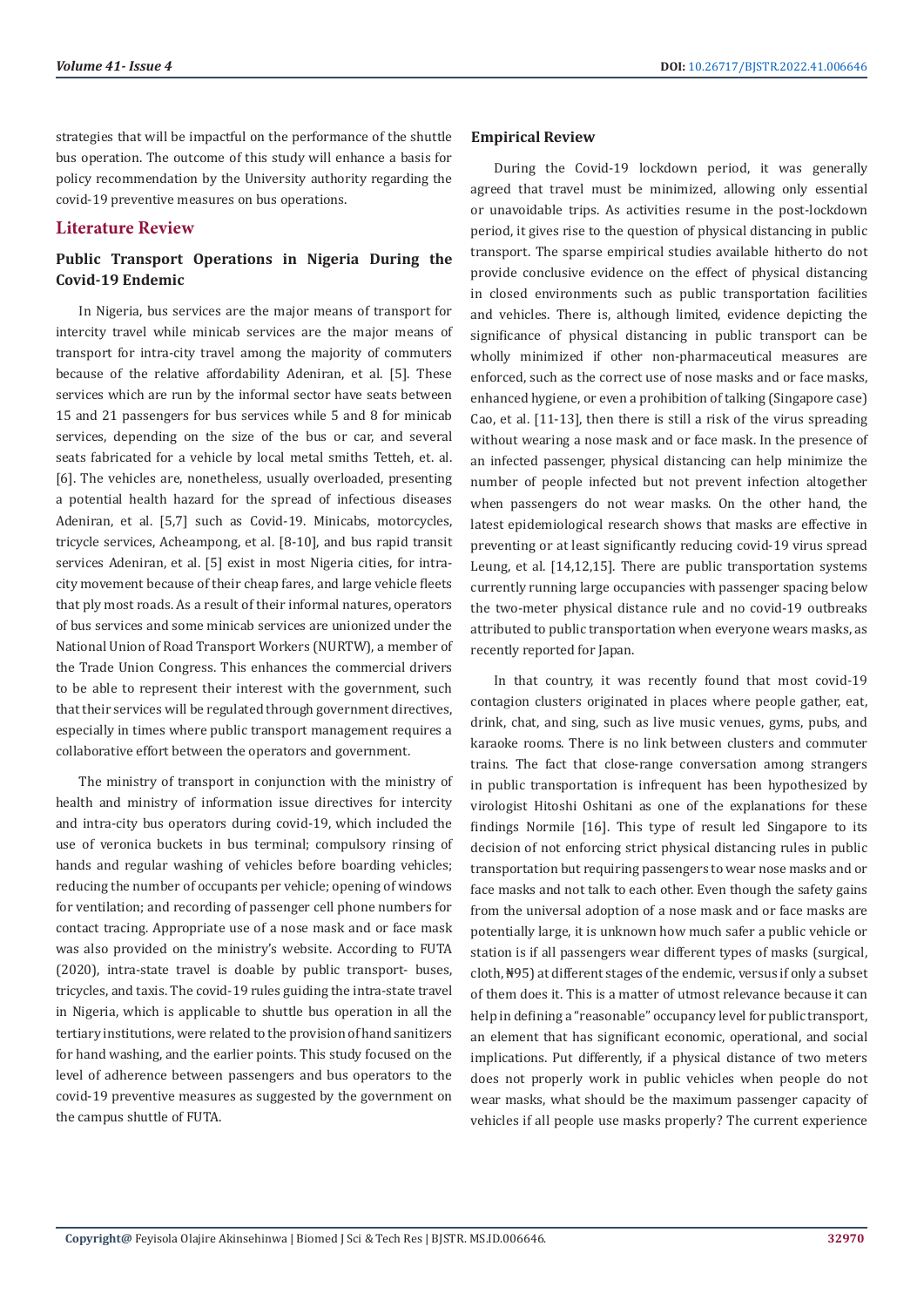in large cities in Asia, such as Tokyo and Seoul, shows that a physical distance shorter than 1 meter in public transportation seems to work well under general usage of masks and high hygiene standards; however, the current prevalence of the virus in those places is unknown.

The evolution of such a method to public transportation use, without setting strong physical distancing rules, should be closely followed shortly to understand the conditions that would allow for its replication in other cities around the world. The problem of new maximum occupancy standards due to new physical distancing requirements is a multifaceted challenge that depends on the use of

nose masks and or face masks, sanitization, and ventilation, among other factors. However, conditions are likely to be less clear-cut with some passengers that are not (properly) wearing masks. It is therefore assumed that some form of physical distancing may be needed, which is the current reality in many countries. From the empirical review shown in (Table 1), there were not many related studies on the adherence of covid-19 preventive measures by public transport operators, and there were no related studies conducted in FUTA. This study focused on the level of adherence regarding the covid-19 preventive measures as suggested by the government on the FUTA campus shuttle bus operation.

**Table 1:** Summary of Empirical Review.

| <b>Name of Author</b> | Year | <b>Topic</b>                                                                                                                                                              | Methodology                                                                                                                                                                                                                                                                                                                  |
|-----------------------|------|---------------------------------------------------------------------------------------------------------------------------------------------------------------------------|------------------------------------------------------------------------------------------------------------------------------------------------------------------------------------------------------------------------------------------------------------------------------------------------------------------------------|
| Islam J.Y, et al.     | 2020 | Determinants of COVID-19 preventive behaviors<br>among adults with chronic diseases in the USA: an<br>analysis of the nationally representative COVID-19<br>impact survey | The study employed data which was national<br>representation of covid 19 impact survey, and was<br>used to achieve the sample size of 10760 which<br>entails adults with CDs in different categories of<br>diseases. Respondents were contacted by mail,<br>telephone interview, online, and web platform.                   |
| Apanga and kumbeni    | 2021 | Adherence to COVID-19 preventive measures and<br>associated factors among pregnant women in<br>Ghana                                                                      | 527 pregnant women were randomly selected<br>across 16 health care facilities, both descriptive and<br>multivariable logistic regression were adopted for<br>the analyses.                                                                                                                                                   |
| Amanda, et al         | 2020 | Level of adherence to COVID-19 Preventive<br>Measures in the First Stage of the Outbreak in<br>Uganda                                                                     | The study sampled 1726 respondents. Likert scale<br>was adopted to measures the preventive measure<br>variables                                                                                                                                                                                                              |
| Bante, et al.         | 2021 | Adherence with COVID-19 Preventive Measures<br>and Associated Factors Among Residents of<br>Dirashe District, Southern Ethiopia                                           | 648 inhabitants in Dirashe district from June 20<br>to July 5, 2020, were collated multistage sampling<br>technique was applied to select the participants. The<br>data were assorted electronically using Open Data<br>Kit (ODK)                                                                                            |
| Okon, et al           | 2021 | Knowledge, risk perception, and adherence to<br>covid 19 prevention advisory among police officers<br>in Makurdi Metropolis Benue State, 2020.                            | 348 police officers across different carde were<br>sampled. The results of the study were presented<br>in frequencies and proportions. Chi-square test was<br>used for an association between variables at p-value<br>${}< 0.05$                                                                                             |
| Handebo, et al.       | 2021 | Determinants of COVID-19-related knowledge and<br>preventive behaviors among students in reopened<br>secondary schools: a cross-sectional study                           | A total of 370 secondary school students were<br>included. Bivariable and multivariable ordinal<br>logistic regression models were fitted to identify the<br>predictors of knowledge about COVID-19. Simple<br>and multiple linear regression analyses were done to<br>identify factors associated with preventive behavior. |
| Shah, et al           | 2021 | Association between well-being and compliance<br>with COVID-19 preventive measures by healthcare<br>professionals: A cross-sectional study                                | The multi-national survey was distributed across 36<br>countries through social media, word-of-mouth, and<br>electronic mail to Participants ≥21 years working in<br>healthcare and non-healthcare related professions.                                                                                                      |
| Lavoie, et al         | 2021 | Determinants of adherence to COVID-19<br>preventive behaviors in Canada: Results from the<br>iCARE Study                                                                  | An online survey and structured questionnaire<br>were adopted for the study. Multivariate regression<br>models identified determinants of adherence.                                                                                                                                                                         |
| Indrayathi, et al.    | 2021 | Perceived Social Norms as Determinants of<br>Adherence to Public Health Measures Related to<br>COVID-19 in Bali, Indonesia                                                | Adherence was measured based on nine protocol<br>indicators that were rated using a four-point Likert<br>scale. A multiple linear regression analysis was then<br>conducted to determine the associated factors of<br>adherence to public health measures                                                                    |
| Adedokun, et al.      | 2020 | COVID-19 and Compliance with Awareness<br>Programmes/ Preventive Measures: A Case Study<br>of Ibadan North Local Government, Oyo State,<br>Nigeria                        | Descriptive statistics of mean and standard deviation<br>with appropriate remarks were used to analyze the<br>research questions.                                                                                                                                                                                            |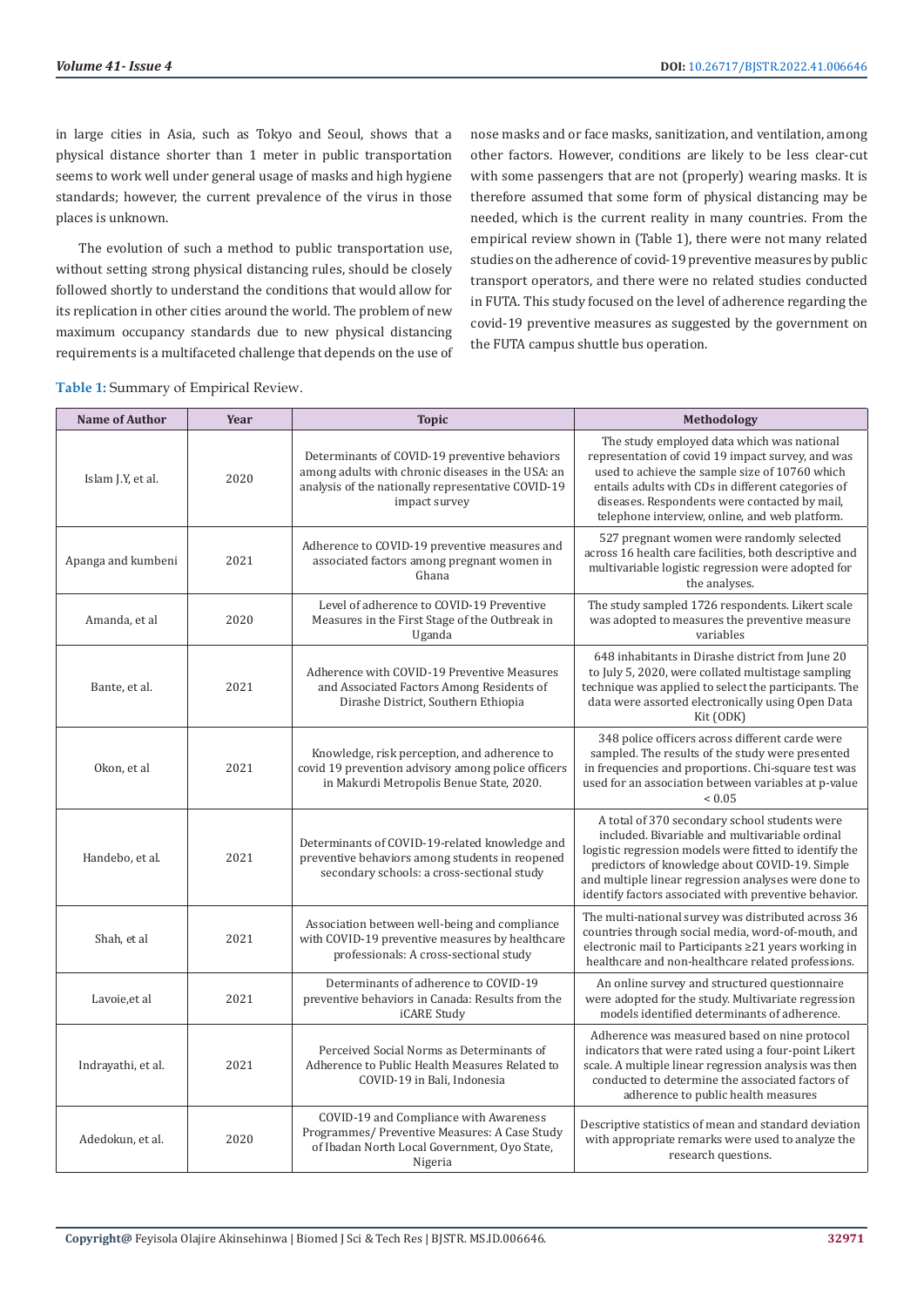| 2020<br>Omemo and Wasonga |      | Determinants of Adherence to the Suggested<br>COVID-19 Prevention and Control Guidelines by<br>Small Scale Retail Shop Operators in Rural Parts of      | Systematic random sampling techniques were used<br>to identify SSSOs. 122 rural SSSOs were requested to<br>answer simple semi-structured questions posed by                                                                                                                                                  |  |
|---------------------------|------|---------------------------------------------------------------------------------------------------------------------------------------------------------|--------------------------------------------------------------------------------------------------------------------------------------------------------------------------------------------------------------------------------------------------------------------------------------------------------------|--|
| Isere, et al              | 2021 | Siaya County, Kenya<br>The outcome of Epidemiological Investigation of<br>COVID-19 Outbreak in the South West State of<br>Nigeria, March to August 2020 | the enumerators<br>Field epidemiology methods coordinated by the<br>State Public Health Emergency Operations Center<br>(PHEOC) were used in the outbreak investigation.<br>Suspected cases were reported through the routine<br>Integrated Disease Surveillance and Response (IDSR)<br>network in the State. |  |
| Okueso, et al             | 2020 | Adherence to COVID-19 Protocol: Impact of<br>Socioeconomic Status of Market Men and Women<br>in Ogun State, Nigeria                                     | The study adopted a descriptive survey<br>research design where structured and validated<br>questionnaires cum interview guides were used as<br>the instrument for data collection.                                                                                                                          |  |
| Nejc, and Bojan           | 2020 | Modeling compliance with COVID-19 prevention<br>guidelines: the critical role of trust in science                                                       | A total of 525 attentive participants completed the<br>online survey.                                                                                                                                                                                                                                        |  |
| Alshammari, et al         | 2021 | Factors Associated With Adherence to COVID-19<br>Preventive Measures Among Saudi Arabians                                                               | 1,568 participants were enrolled from WhatsApp<br>groups, aged 16 years and above from March to<br>April 2020 in Saudi Arabia. An online Arabic self-<br>administered questionnaire was adopted.                                                                                                             |  |

Note: Authors' compilation (2021)

# **Materials and Methods**

This study adopts a survey research design through personal observation as a research instrument to collect primary data which was used to achieve descriptive statistics. The study is designed in such a way to assess the adherence of FUTA shuttle bus operators to covid-19 preventive measures during operation. The observation lasted for one week in the FUTA bus park. The survey is a technique that involves the use of other trained observers to categorize respondents' behavior. This survey enhanced a fair appraisal of passengers' and operators' compliance in real-time Beutel, et al. [17]. The most suitable study populations were the shuttle bus operators and the passengers that were observed during the bus operation; passengers were selected because they do patronize the shuttle bus for departure. The assessment was best conducted at the bus park and the bus operators together with passengers are best to assess the adherence of shuttle bus operators to covid-19 preventive measures based on the indicators set by the Federal Ministry of Health. Primary data were collected through a structured survey of personal observations. The observation was conducted on shuttle bus passengers in the FUTA shuttle park using research assistants before takeoff. The three variables of frequent hand rinsing, wearing nose masks and or face masks and physical distancing was considered the most effective covid-19 prevention

measures in FUTA shuttle bus operation. To determine the level of adherence of FUTA shuttle bus operators to compulsory hand rinsing, personal observation was conducted by the researcher within the period of study.

To assess the level of adherence of FUTA shuttle bus operators to physical distancing preventive measures, the category of buses (whether 18-passengers bus or 14-passengers bus) were identified, and the number of passengers that occupied each of these shuttle buses from Sunday (04/07/21) to Saturday (10/07/21) between the specific hours of 7-10 am, 2-4 pm, and 4-7 pm were numerically identified and summed. To assess the level of adherence of passengers to nose mask and or face mask-wearing in FUTA shuttle bus, the number of passengers that wear nose mask and or face mask in each of these shuttle buses from Sunday (04/07/21) to Saturday (10/07/21) between the specific hours of 7-10 am, 2-4 pm, and 4-7 pm were numerically identified and summed.

# **Results and Discussion**

From the sample size calculated to seven hundred (700) which equals to the total number of passengers that were interviewed by the researcher and assistants in FUTA shuttle bus, only six hundred and eighty-seven (687) which is about 98.14 percent respondents provided valid responses for data analysis and reporting (Table 2).

**Table 2:** A response rate of respondents.

| Location<br><b>Questionnaire</b> |              | Frequency | Percentage |
|----------------------------------|--------------|-----------|------------|
| FUTA shuttle bus passengers      | Administered | 700       |            |
|                                  | Returned     | 68        | 98.14      |

**Note:** Field Survey (2021).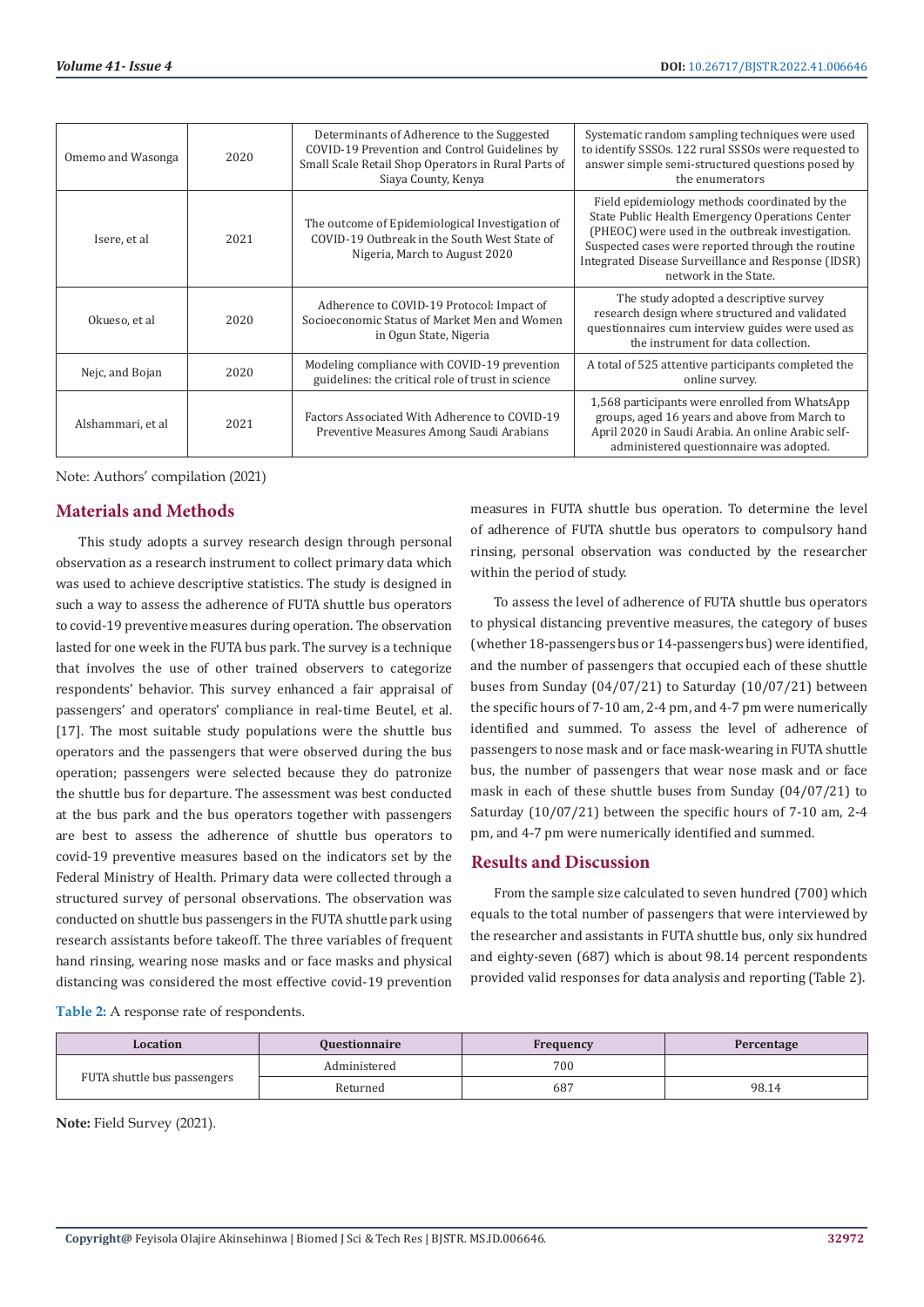# **Adherence of Futa Shuttle Bus Operators to Compulsory Hand Rinsing**

To assess the adherence of FUTA shuttle bus operators to compulsory hand rinsing by passengers, personal observations were carried out in the Bus Park from Sunday (04/07/21) to Saturday (10/07/21) between the specific hours of 7-10 am, 2-4 pm, and 4-7 pm. It was revealed that there was the presence of Veronica buckets, but the passengers did not make use of it.

# **Adherence of Futa Shuttle Bus Operators to Physical Distancing**

From the observations that were carried out regarding the adherence of FUTA shuttle bus operators to the covid-19 measures from Sunday (04/07/21) to Saturday (10/07/21) between the specific hours of 7-10 am, 2-4 pm, and 4-7 pm, it was revealed that all the shuttle bus operators adhered strictly to physical distancing measures by reducing the number of passengers apportioned to the seats. In the 18-passengers shuttle buses, the passengers were minimized to 14 as a result of physical distancing. Also, in the 14-passenger shuttle buses, the passengers were minimized to 10 as a result of physical distancing (Table 3).

# **Adherence of Passengers to Wearing of Nose Mask and or Face Mask in Futa Shuttle Bus**

From the observations that were carried out regarding the

adherence of passengers to the wearing of a nose mask and or face mask in FUTA shuttle bus from Sunday (04/07/21) to Saturday (10/07/21) between the specific hours of 7-10 am 2-4 pm, and 4-7 pm, it was revealed that fewer passengers adhered to the nose mask and or face mask-wearing in FUTA shuttle bus. When comparing (Table 3) with (Table 4), it was discovered that among 648 passengers that were examined, only 29 passengers wear nose masks and or face mask on Sunday which implies 4.48 percent. Among 734 passengers that were examined, only 23 passengers wear a nose mask and or face mask on Monday which implies 3.13 percent. Among 820 passengers that were examined, only 29 passengers wear a nose mask and or face mask on Tuesday which implies 3.54 percent. Among 686 passengers that were examined, only 30 passengers wear a nose mask and or face mask on Wednesday which implies 4.37 percent. Among 684 passengers that were examined, only 15 passengers wear nose masks and or face masks on Thursday which implies 2.19 percent. Among 628 that were examined, only 25 passengers wear a nose mask and or face mask on Friday which implies 3.82 percent. Among 564 passengers that were examined only 20 passengers wear a nose mask and or face mask on Saturday which implies 3.55 percent. Despite the fact the all the shuttle bus operators adhered strictly to physical distancing measures, the majority of the passengers did not adhere strictly to the nose mask and or face mask-wearing in the FUTA shuttle bus (Table 4).

| <b>No Of Passengers</b> | <b>Periods</b> |                      |     |              |  |
|-------------------------|----------------|----------------------|-----|--------------|--|
| <b>Observed</b>         | $7-10$ am      | $2-4$ pm<br>$4-7$ pm |     | <b>Total</b> |  |
| Sunda (04/07/21)        | 318            | 196                  | 134 | 648          |  |
| Monday (05/07/21)       | 374            | 202                  | 158 | 734          |  |
| Tuesday (06/07/21)      | 388            | 240                  | 192 | 820          |  |
| Wednesday (07/07/21)    | 346            | 192                  | 148 | 686          |  |
| Thursday (08/07/21)     | 344            | 216                  | 124 | 684          |  |
| Friday (09/07/21)       | 322            | 168                  | 138 | 628          |  |
| Saturday (10/07/21)     | 286<br>144     |                      | 134 | 564          |  |

**Table 3:** Adherence of FUTA shuttle bus operators to physical distancing.

**Note:** Author's survey (2021)

**Table 4:** Adherence of Passengers to Wearing of Nose mask and or face mask in FUTA Shuttle Bus.

| <b>Periods</b>       | Wearing nose masks and or face mask |          |          |              |            |
|----------------------|-------------------------------------|----------|----------|--------------|------------|
|                      | $7-10$ am                           | $2-4$ pm | $4-7$ pm | <b>Total</b> | Percentage |
| Sunday (04/07/21)    | 11                                  | 07       | 11       | 29           | 4.48       |
| Monday (05/07/21)    | 13                                  | 03       | 07       | 23           | 3.13       |
| Tuesday (06/07/21)   | 19                                  | 07       | 03       | 29           | 3.54       |
| Wednesday (07/07/21) | 14                                  | 09       | 07       | 30           | 4.37       |
| Thursday (08/07/21)  | 07                                  | 03       | 05       | 15           | 2.19       |
| Friday (09/07/21)    | 13                                  | 05       | 06       | 24           | 3.82       |
| Saturday (10/07/21)  | 10                                  | 08       | 02       | 20           | 3.55       |

**Note:** Author's survey (2021)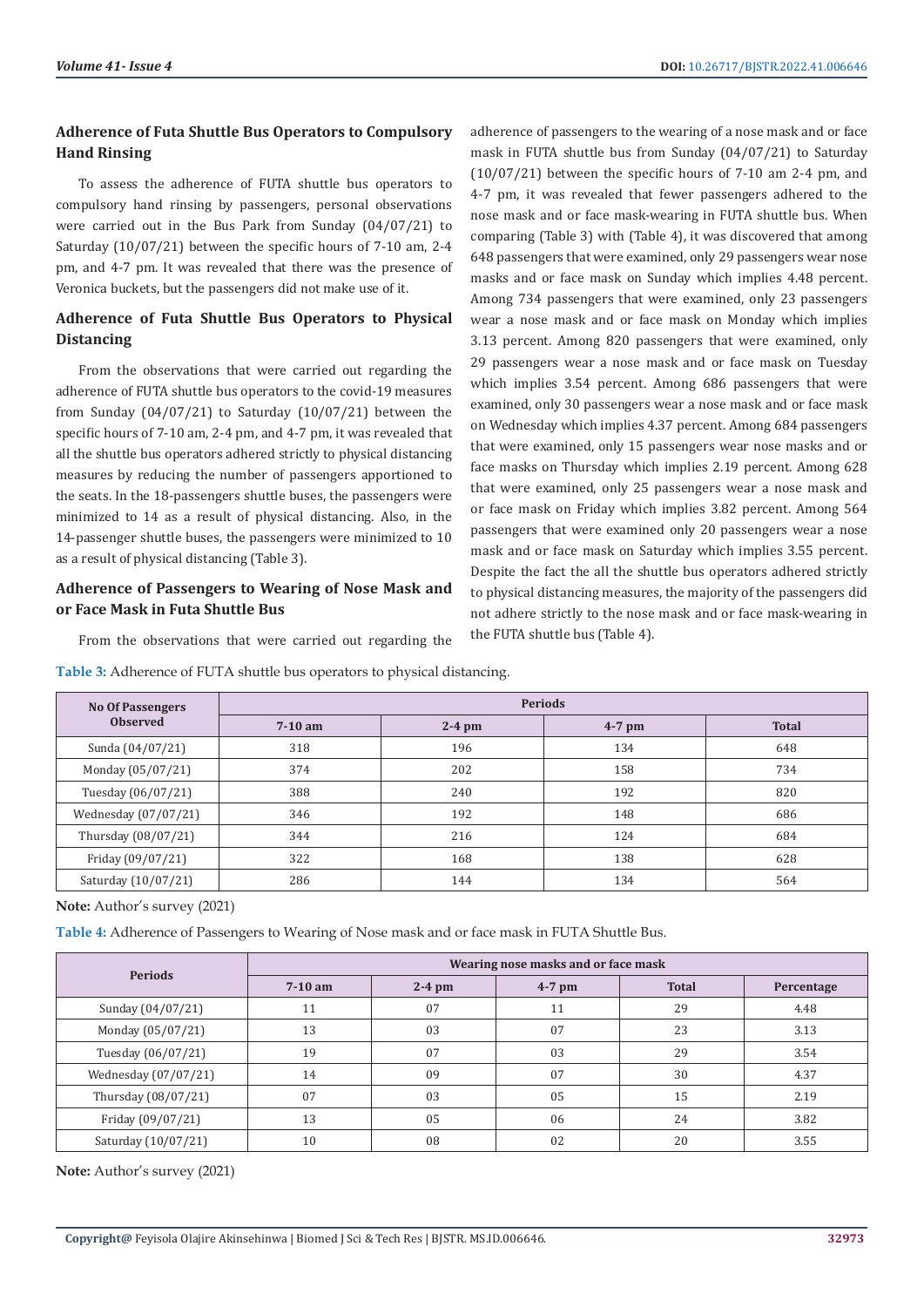# **Discussion**

Regarding the adherence of FUTA shuttle bus operators to compulsory hand rinsing, the study found that there was the presence of Veronica buckets, but the passengers did not make use of it. This corroborates the findings of Bonful, et al. [18] in Ghana which found that majority of bus stations in Accra have at least one Veronica Bucket, but few passengers make use of it. This implies that the practice of hand washing was either not observed. Regarding the adherence of FUTA shuttle bus operators to physical distancing; it was revealed that all the shuttle bus operators adhered strictly to physical distancing measures by reducing the number of passengers apportioned to the seats. This agrees with the findings of Emmanuel, et al. [19-25] which found that there was physical distancing in paratransit (trotro) buses in Kumasi, Ghana. However, this does not agree with the findings of Bonful, et al. [18,26-35] in Ghana which found that social/physical distancing was rarely practiced in Ghana. Regarding the adherence of passengers to wearing of a nose mask and or face mask in FUTA shuttle bus, it was revealed that fewer passengers adhered to the nose mask and or face mask-wearing in FUTA shuttle bus.

The adherence to nose mask and or face mask was dominant on Sunday. This finding is similar to the findings of Bonful, et al. [18,35-45] in Ghana which found that face masks were either not worn or only worn by a few passengers in the selected bus stations, but not similar to that finding of Emmanuel, et al. [19,45-61] which found that passengers wear nose mask in paratransit (trotro) buses in Kumasi, Ghana. Lack of hand washing practice, and failure to use nose mask and or face mask at the FUTA bus stations could be as a result of many factors. It could be as a result of inadequate relevant public sensitization about the pertinence of hand washing to guide against the spread of Covid-19 infection. Another likely factor could be as a result of socio-cultural factor that may influence people not be used to wearing of face and or nose mask and washing of hands regularly in public, especially at bus stations. Lack of adequate communication by transport operators could be another factor that influences people not to wear face and or nose mask and not to wash hands regularly in bus stations.

# **Conclusion**

This study assessed the level of adherence of FUTA shuttle bus operators and passengers to the covid-19 preventive measures suggested by the government, regarding assessing the level of adherence of FUTA shuttle bus operators to compulsory hand rinsing; assessing the level of adherence of FUTA shuttle bus operators to physical distancing preventive measures; and assessing the level of adherence of passengers to wearing of a nose mask and or face mask in FUTA shuttle bus. This study adopts a survey research design through personal observation as research instruments to collect primary data which was used

to achieve descriptive statistics. The study is designed in such a way to assess the adherence of FUTA shuttle bus operators to covid-19 preventive measures during operation. The observation lasted seven which entails a seven-day peak and off-peak hour count within the specified hours of 7-10am, 2-4pm and 4-7pm from Sunday to Saturday. Of the three hours designated for each of morning, afternoon, and evening sessions, there seems to be no rinsing of hands by passengers, although there were provisions of veronica buckets in the Bus Park. Also, there seems to be a low level of adherence to nose mask and or face mask-wearing among the passengers, however, the FUTA shuttle bus operators were keen on ensuring physical distance in the sitting arrangement of passengers as this was discovered in all the shuttle buses that were studied. Based on the specific findings, it was suggested that there should be a strict monitoring and enforcement of hand rinsing by passengers in FUTA before the departure of shuttle bus; and the enforcement of nose mask and or face mask-wearing was a bit relaxed; hence the university management should be more strict in her enforcement of nose mask and or face mask-wearing especially in the FUTA shuttle bus.

#### **Acknowledgement**

The writers appreciate the anonymous reviewers for their useful comments and laudable suggestions to improve the paper quality. Finally, the editorial committees are highly appreciated for their efforts during the assessment procedure.

# **Conflict of Interest**

The author declares that there is no conflict of interests regarding the publication of this manuscript. In addition, the ethical issues, including plagiarism, informed consent, misconduct, data fabrication and/or falsification, double publication and/or submission, and redundancy has been completely observed by the authors.

#### **References**

- 1. [\(2020\) World Health Organization. Ethical standards for research during](https://www.euro.who.int/en/health-topics/health-emergencies/coronavirus-covid-19/publications-and-technical-guidance/research-and-development/ethical-standards-for-research-during-public-health-emergencies-distilling-existing-guidance-to-support-covid-19-r-and-d,-5-may-2020) [public health emergencies: Distilling existing guidance to support](https://www.euro.who.int/en/health-topics/health-emergencies/coronavirus-covid-19/publications-and-technical-guidance/research-and-development/ethical-standards-for-research-during-public-health-emergencies-distilling-existing-guidance-to-support-covid-19-r-and-d,-5-may-2020) [COVID-19 R and D.](https://www.euro.who.int/en/health-topics/health-emergencies/coronavirus-covid-19/publications-and-technical-guidance/research-and-development/ethical-standards-for-research-during-public-health-emergencies-distilling-existing-guidance-to-support-covid-19-r-and-d,-5-may-2020)
- 2. [Liu Z, Xu J, Han B \(2013\) Small- and medium-sized enterprise post](https://eurekamag.com/research/036/833/036833816.php)[disaster reconstruction management patterns and application. Natural](https://eurekamag.com/research/036/833/036833816.php) [Hazards Review 68\(2\): 809-835.](https://eurekamag.com/research/036/833/036833816.php)
- 3. [Islam JY, Vidot D C, Camacho-Rivera M \(2020\) Determinants of COVID-19](https://pubmed.ncbi.nlm.nih.gov/33563624/) [preventive behaviors among adults with chronic diseases in the USA: an](https://pubmed.ncbi.nlm.nih.gov/33563624/) [analysis of the nationally representative COVID-19 impact survey. BMJ](https://pubmed.ncbi.nlm.nih.gov/33563624/) [Open 11\(2\): e044600.](https://pubmed.ncbi.nlm.nih.gov/33563624/)
- 4. [Musselwhite C, Avineri E, Susilo Y \(2020\) Editorial JTH 16-The](https://www.ncbi.nlm.nih.gov/labs/pmc/articles/PMC7174824/) [Coronavirus Disease COVID-19 and implications for transport and](https://www.ncbi.nlm.nih.gov/labs/pmc/articles/PMC7174824/) [health. Journal of Transport & Health 16: 100853.](https://www.ncbi.nlm.nih.gov/labs/pmc/articles/PMC7174824/)
- 5. [Adeniran A O, Olorunfemi S O, Aipoh A \(2020\) Factors Influencing](https://www.researchgate.net/publication/348432222_Factors_Influencing_Passengers) [Passengers' Satisfaction of Minicab Services in Akure, Nigeria.](https://www.researchgate.net/publication/348432222_Factors_Influencing_Passengers) [International Journal of Transportation Engineering and Traffic System](https://www.researchgate.net/publication/348432222_Factors_Influencing_Passengers) [6\(2\): 10-18.](https://www.researchgate.net/publication/348432222_Factors_Influencing_Passengers)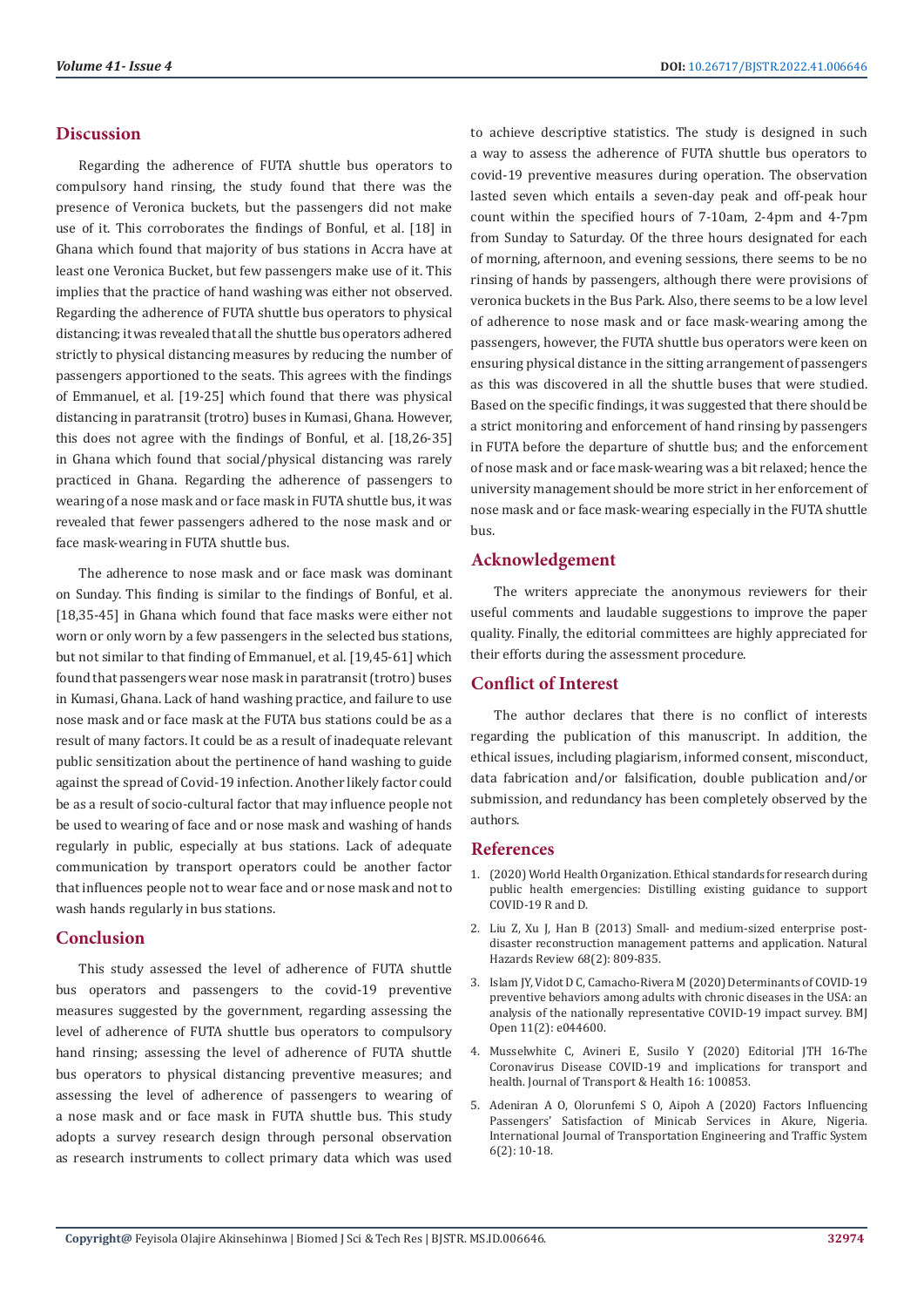- 6. [Tetteh S, Bowen Dodoo L, Kwofie S K \(2017\) Ergonomics assessment](https://www.researchgate.net/publication/317950544_Ergonomics_assessment_of_locally_fabricated_passenger_seats_in_trotro_vehicles_in_Accra_Ghana)  [of locally fabricated passenger seats in trotro vehicles in Accra, Ghana.](https://www.researchgate.net/publication/317950544_Ergonomics_assessment_of_locally_fabricated_passenger_seats_in_trotro_vehicles_in_Accra_Ghana)  [Journal of Transport and Health 6\(8\): 167-176.](https://www.researchgate.net/publication/317950544_Ergonomics_assessment_of_locally_fabricated_passenger_seats_in_trotro_vehicles_in_Accra_Ghana)
- 7. Goscé [L, Johansson A \(2018\) Analyzing the link between public transport](https://www.researchgate.net/publication/329410779_Analysing_the_link_between_public_transport_use_and_airborne_transmission_mobility_and_contagion_in_the_London_underground)  [use and airborne transmission: Mobility and contagion in the London](https://www.researchgate.net/publication/329410779_Analysing_the_link_between_public_transport_use_and_airborne_transmission_mobility_and_contagion_in_the_London_underground)  [underground. Environmental Health: A Global Access Science Source](https://www.researchgate.net/publication/329410779_Analysing_the_link_between_public_transport_use_and_airborne_transmission_mobility_and_contagion_in_the_London_underground)  [17\(1\): 1-11.](https://www.researchgate.net/publication/329410779_Analysing_the_link_between_public_transport_use_and_airborne_transmission_mobility_and_contagion_in_the_London_underground)
- 8. [Acheampong R A, Siiba A, Okyere D, Tuffour P \(2020\) Mobility-on](https://www.sciencedirect.com/science/article/abs/pii/S0968090X19314573)[demand: An empirical study of internet-based ride-hailing adoption](https://www.sciencedirect.com/science/article/abs/pii/S0968090X19314573)  [factors, travel characteristics, and mode substitution effects.](https://www.sciencedirect.com/science/article/abs/pii/S0968090X19314573)  [Transportation Research Part C Emerging Technologies.](https://www.sciencedirect.com/science/article/abs/pii/S0968090X19314573)
- 9. [Dzisi E K, Ackaah W, Aprimah B A, Adjei E \(2020\) Understanding](https://www.sciencedirect.com/science/article/pii/S2468227620300260)  [demographics of ride-sourcing and the factors that underlie its use](https://www.sciencedirect.com/science/article/pii/S2468227620300260)  [among young people. Scientific African 7.](https://www.sciencedirect.com/science/article/pii/S2468227620300260)
- 10. [Tuffour Y A \(2014\) Motorcycle Taxis in Public Transportation Services](https://www.sciencepublishinggroup.com/journal/paperinfo.aspx?journalid=229&doi=10.11648/j.ajce.20140204.12)  [within the Accra Metropolis. American Journal of Civil Engineering 2\(4\):](https://www.sciencepublishinggroup.com/journal/paperinfo.aspx?journalid=229&doi=10.11648/j.ajce.20140204.12)  [117.](https://www.sciencepublishinggroup.com/journal/paperinfo.aspx?journalid=229&doi=10.11648/j.ajce.20140204.12)
- 11. [Morawska L, Cao J \(2020\) Airborne transmission of SARS-CoV-2: The](https://www.sciencedirect.com/science/article/pii/S016041202031254X)  [world should face the reality. Environment International 139: 105730.](https://www.sciencedirect.com/science/article/pii/S016041202031254X)
- 12. [Prather K A, Wang C C, Schooley R T \(2020\) Reducing the transmission](https://pubmed.ncbi.nlm.nih.gov/32461212/)  [of SARS-CoV-2. Science 368 \(6498\): 1422-24.](https://pubmed.ncbi.nlm.nih.gov/32461212/)
- 13. [Shen Y, Li C, Dong H, Wang Z, Martinez L, et al. \(2020\) Airborne](https://www.researchgate.net/publication/340587916_Airborne_Transmission_of_COVID-19_Epidemiologic_Evidence_from_Two_Outbreak_Investigations)  [transmission of COVID-19: epidemiologic evidence from two outbreak](https://www.researchgate.net/publication/340587916_Airborne_Transmission_of_COVID-19_Epidemiologic_Evidence_from_Two_Outbreak_Investigations)  [investigations.](https://www.researchgate.net/publication/340587916_Airborne_Transmission_of_COVID-19_Epidemiologic_Evidence_from_Two_Outbreak_Investigations)
- 14. [Cheng K K, Lam T H, Leung C C \(2020\) Wearing nose masks and or face](https://pubmed.ncbi.nlm.nih.gov/32305074/)  [masks in the community during the Covid-19 endemic: altruism and](https://pubmed.ncbi.nlm.nih.gov/32305074/)  [solidarity. The Lancet 20.](https://pubmed.ncbi.nlm.nih.gov/32305074/)
- 15. [Shah S U, Xiu L E, En-Chua C, Sen-Kew G, Demutska A, et al. \(2021\)](https://pubmed.ncbi.nlm.nih.gov/34097719/)  [Association between well-being and compliance with COVID-19](https://pubmed.ncbi.nlm.nih.gov/34097719/)  [preventive measures by healthcare professionals: A cross-sectional](https://pubmed.ncbi.nlm.nih.gov/34097719/)  [study. PLoS ONE 16\(6\): e0252835.](https://pubmed.ncbi.nlm.nih.gov/34097719/)
- 16. [Normile D \(2020\) Japan ends its COVID-19 state of emergency. Science.](https://www.science.org/content/article/japan-ends-its-covid-19-state-emergency)
- 17. Beutel V, Chretien A, Daigle M, Morlock M, Wodin-Schwartz S J, et al. (2017) A Roadside Observation Study for Measuring Seat Belt and Child Restraint Use.
- 18. [Bonful H A, Addo-Lartey A, Aheto J M K, Ganle, J K, Sarfo B, et al. \(2020\)](https://www.ncbi.nlm.nih.gov/labs/pmc/articles/PMC7485755/)  [Limiting spread of COVID-19 in Ghana: Compliance audit of selected](https://www.ncbi.nlm.nih.gov/labs/pmc/articles/PMC7485755/)  [transportation stations in the Greater Accra region of Ghana. PLoS ONE](https://www.ncbi.nlm.nih.gov/labs/pmc/articles/PMC7485755/)  [15\(9\): e0238971.](https://www.ncbi.nlm.nih.gov/labs/pmc/articles/PMC7485755/)
- 19. [Emmanuel K J D, Oscar A D \(2020\) Adherence to social distancing and](https://www.ncbi.nlm.nih.gov/labs/pmc/articles/PMC7396893/)  [wearing of masks within public transportation during the COVID 19](https://www.ncbi.nlm.nih.gov/labs/pmc/articles/PMC7396893/)  [pandemic. Transportation Research Interdisciplinary Perspectives 7:](https://www.ncbi.nlm.nih.gov/labs/pmc/articles/PMC7396893/)  [100191.](https://www.ncbi.nlm.nih.gov/labs/pmc/articles/PMC7396893/)
- 20. [Adedokun M O \(2020\) COVID-19 and Compliance with Awareness](https://www.researchgate.net/publication/344958655_COVID-19_and_Compliance_with_Awareness_ProgrammesPreventive_Measures_A_Case_Study_of_Ibadan_North_Local_Government_Oyo_State_Nigeria)  [Programmes/ Preventive Measures: A Case Study of Ibadan North](https://www.researchgate.net/publication/344958655_COVID-19_and_Compliance_with_Awareness_ProgrammesPreventive_Measures_A_Case_Study_of_Ibadan_North_Local_Government_Oyo_State_Nigeria)  [Local Government, Oyo State, Nigeria. Journal of Management and](https://www.researchgate.net/publication/344958655_COVID-19_and_Compliance_with_Awareness_ProgrammesPreventive_Measures_A_Case_Study_of_Ibadan_North_Local_Government_Oyo_State_Nigeria)  [Sustainability 10\(2\): 21-30.](https://www.researchgate.net/publication/344958655_COVID-19_and_Compliance_with_Awareness_ProgrammesPreventive_Measures_A_Case_Study_of_Ibadan_North_Local_Government_Oyo_State_Nigeria)
- 21. Alamisi D (2020) The sale of "coronavirus" masks in Accra goes up by 1000%. Retrieved from The Ghana.
- 22. [Alegre J, R Chiva \(2013\) Linking entrepreneurial orientation and](https://www.tandfonline.com/doi/abs/10.1111/jsbm.12005)  [firm performance: The role of organizational learning capability and](https://www.tandfonline.com/doi/abs/10.1111/jsbm.12005)  [innovation performance. Journal of Small Business Management 51\(4\):](https://www.tandfonline.com/doi/abs/10.1111/jsbm.12005)  [491-507.](https://www.tandfonline.com/doi/abs/10.1111/jsbm.12005)
- 23. [Alshammari A S, Alshammari H, Alshammari S \(2021\) Factors](https://www.cureus.com/articles/43661-factors-associated-with-adherence-to-covid-19-preventive-measures-among-saudi-arabians)  [Associated with Adherence to COVID-19 Preventive Measures Among](https://www.cureus.com/articles/43661-factors-associated-with-adherence-to-covid-19-preventive-measures-among-saudi-arabians)  [Saudi Arabians. Cureus 13\(4\): e14623.](https://www.cureus.com/articles/43661-factors-associated-with-adherence-to-covid-19-preventive-measures-among-saudi-arabians)
- 24. Amodan B O (2020) Level of adherence to COVID-19 Preventive Measures in the First Stage of the Outbreak in Uganda. International Journal of Environmental Research and Public Health 4(2): 12-21.
- 25. [Apanga P A, Kumbeni MT \(2021\) Adherence to COVID-19 preventive](https://pubmed.ncbi.nlm.nih.gov/33638230/) [measures and associated factors among pregnant women in Ghana.](https://pubmed.ncbi.nlm.nih.gov/33638230/) [Tropical Medicine and International Health 26\(6\): 656-663.](https://pubmed.ncbi.nlm.nih.gov/33638230/)
- 26. Bante A (2021) Adherence with COVID-19 Preventive Measures and Associated Factors Among Residents of Dirashe District, Southern Ethiopia. Dove Press Journal: Patient Preference and Adherence 3(2): 190-196.
- 27. [Bartz W, Winkler A \(2016\) Flexible or fragile? the growth performance](https://www.sciencedirect.com/science/article/abs/pii/S0883902615000658) [of small and young businesses during the global financial crisis-evidence](https://www.sciencedirect.com/science/article/abs/pii/S0883902615000658) [from Germany. Journal of Business Venturing 31\(2\): 196-215.](https://www.sciencedirect.com/science/article/abs/pii/S0883902615000658)
- 28. Booth S A (1993) Crisis Management Strategy: Competition and change in modern enterprises. London and New York: Routledge.
- 29. [Buonanno G, Stabile L, Morawska L \(2020\) Estimation of airborne](https://pubmed.ncbi.nlm.nih.gov/32416374/) [viral emission: Quanta emission rate of SARS-CoV-2 for infection risk](https://pubmed.ncbi.nlm.nih.gov/32416374/) [assessment. Environment International 141: 105794.](https://pubmed.ncbi.nlm.nih.gov/32416374/)
- 30.[\(2020\) CDC. Coronavirus Disease 2019 \(COVID-19\): How to Protect](https://www.cdc.gov/coronavirus/2019-ncov/prevent-getting-sick/prevention.html?CDC_AA_refVal=https%3A%25) [Yourself & Others. Centers for Disease Control and Prevention \(CDC\).](https://www.cdc.gov/coronavirus/2019-ncov/prevent-getting-sick/prevention.html?CDC_AA_refVal=https%3A%25)
- 31. [Cheng V C, Wong S, Chuang V W, To K K, Chan J F, et al. \(2020\) The role](https://www.journalofinfection.com/article/S0163-4453(20)30235-8/fulltext) [of community-wide wearing of nose mask and or face mask for control](https://www.journalofinfection.com/article/S0163-4453(20)30235-8/fulltext) [of coronavirus disease 2019 \(COVID-19\) epidemic due to SARS-CoV-2.](https://www.journalofinfection.com/article/S0163-4453(20)30235-8/fulltext) [Journal of Infection Journal 81\(1\): 107-114.](https://www.journalofinfection.com/article/S0163-4453(20)30235-8/fulltext)
- 32. [Chu D K, Akl E A, Duda S, Solo K, Yaacoub S, et al. \(2020\) Physical](https://pubmed.ncbi.nlm.nih.gov/32497510/) [distancing, nose mask and or face masks, and eye protection to prevent](https://pubmed.ncbi.nlm.nih.gov/32497510/) [person-to-person transmission of SARS-CoV-2 and COVID-19: a](https://pubmed.ncbi.nlm.nih.gov/32497510/) [systematic review and meta-analysis. The Lancet 395\(10242\): 1973-87.](https://pubmed.ncbi.nlm.nih.gov/32497510/)
- 33. Dai R, Hu J, Zhang X (2020) The impact of coronavirus on China's SMEs: Findings from the Enterprise Survey for Innovation and Entrepreneurship in china.
- 34. [Eikenberry S E, Mancuso E, Iboi E, Phan T, Eikenberry K, et al. \(2020\)](https://pubmed.ncbi.nlm.nih.gov/32355904/) [To mask or not to mask: Modeling the potential for nose mask and or](https://pubmed.ncbi.nlm.nih.gov/32355904/) [face mask use by the general public to curtail the Covid-19 endemic."](https://pubmed.ncbi.nlm.nih.gov/32355904/) [Infectious Disease Modelling 5: 293-308.](https://pubmed.ncbi.nlm.nih.gov/32355904/)
- 35. [Fa-Chun J, Xiao-Lin J, Zhao-Guo W, Zhao-Hai M, Shou-Feng S, et al. \(2020\)](https://www.ncbi.nlm.nih.gov/labs/pmc/articles/PMC7454114/) [Detection of Severe Acute Respiratory Syndrome Coronavirus 2 RNA on](https://www.ncbi.nlm.nih.gov/labs/pmc/articles/PMC7454114/) [Surfaces in Quarantine Rooms." Emerging Infectious Diseases 26 \(9\):](https://www.ncbi.nlm.nih.gov/labs/pmc/articles/PMC7454114/) [2162-2164.](https://www.ncbi.nlm.nih.gov/labs/pmc/articles/PMC7454114/)
- 36. [Fernandes N \(2020\) Economic effects of coronavirus outbreak](https://papers.ssrn.com/sol3/papers.cfm?abstract_id=3557504) [\(COVID-19\) on the world economy.](https://papers.ssrn.com/sol3/papers.cfm?abstract_id=3557504)
- 37. [Handebo S, Adugna A, Kassie A \(2021\) Determinants of COVID-19](https://pubmed.ncbi.nlm.nih.gov/33895723/) [related knowledge and preventive behaviors among students in](https://pubmed.ncbi.nlm.nih.gov/33895723/) [reopened secondary schools: a cross-sectional study. BMJ Open 11:](https://pubmed.ncbi.nlm.nih.gov/33895723/) [e050189.](https://pubmed.ncbi.nlm.nih.gov/33895723/)
- 38. [Indrayathi P A, Januraga P P, Pradnyani P E, Gesesew H A, Ward P R](https://pubmed.ncbi.nlm.nih.gov/33996723/) [\(2021\) Perceived Social Norms as Determinants of Adherence to Public](https://pubmed.ncbi.nlm.nih.gov/33996723/) [Health Measures Related to COVID-19 in Bali, Indonesia. Front Public](https://pubmed.ncbi.nlm.nih.gov/33996723/) [Health 9: 646764.](https://pubmed.ncbi.nlm.nih.gov/33996723/)
- 39. Jianyun L, Jieni G, Kuibiao L, Conghui X, Wenzhe S, et al. (2020) COVID-19 Outbreak Associated with Air Conditioning in Restaurant, Guangzhou, China. Emerging Infectious Diseases 26(7): 1628-1631.
- 40. [Greenhalgh T, Schmid M B, Czypionka T, Bassler D, Gruer L \(2020\)](https://www.bmj.com/content/369/bmj.m1435) [Nose masks and or face masks for the public during the covid-19 crisis](https://www.bmj.com/content/369/bmj.m1435) [Trisha Greenhalgh and colleagues argue that it is time to apply the](https://www.bmj.com/content/369/bmj.m1435) [precautionary principle. 1435: 1-4.](https://www.bmj.com/content/369/bmj.m1435)